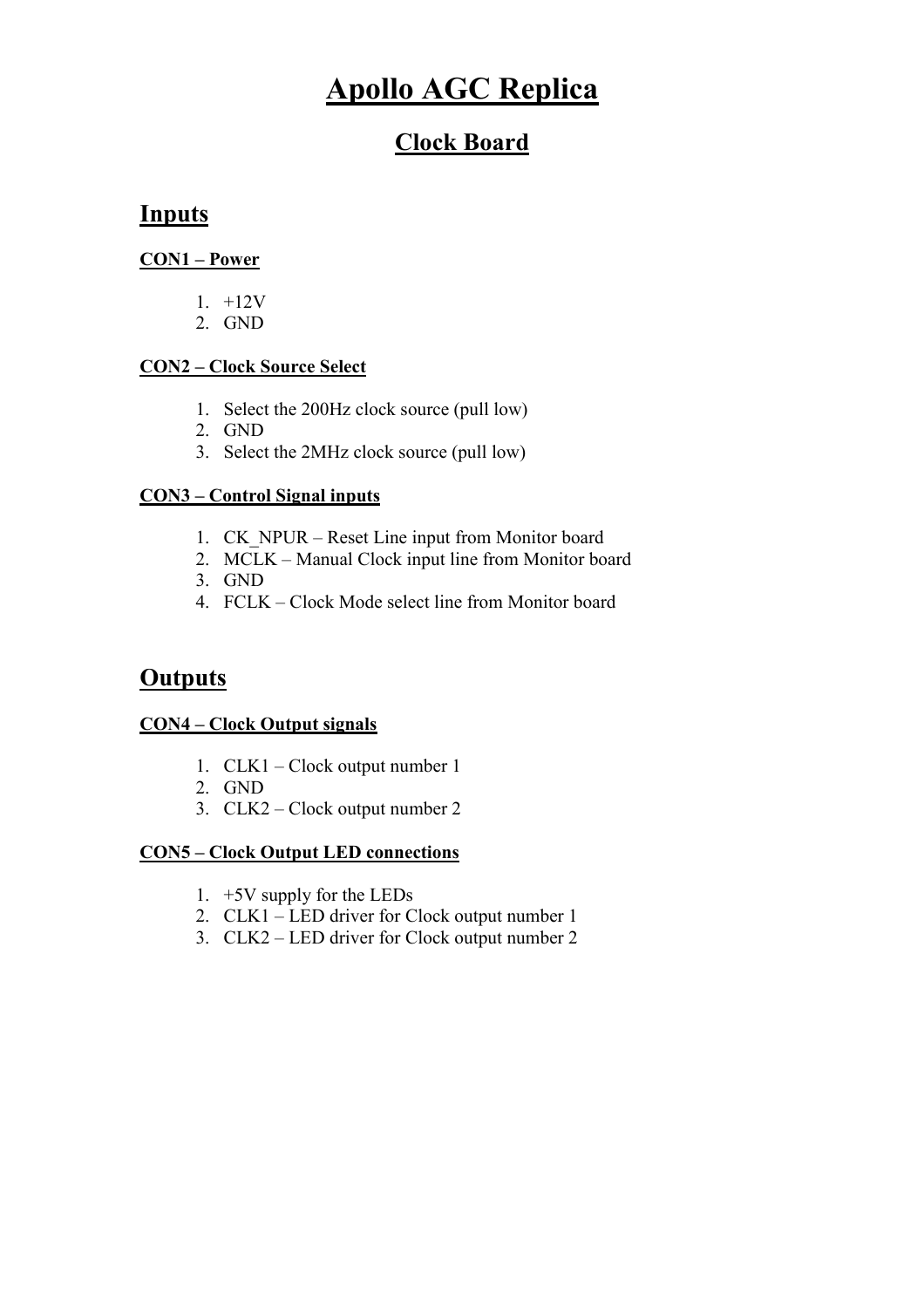

Picture 1 - The above picture shows the 2MHz clock (yellow trace) and the two clock board outputs CLK1 (blue trace) and CLK2 (Purple trace)



Picture 2 - The above picture shows the 200Hz clock (yellow trace) and the two clock board outputs CLK1 (blue trace) and CLK2 (Purple trace)



Picture 3 - The above picture is the completed and assembled Clock Generator PCB